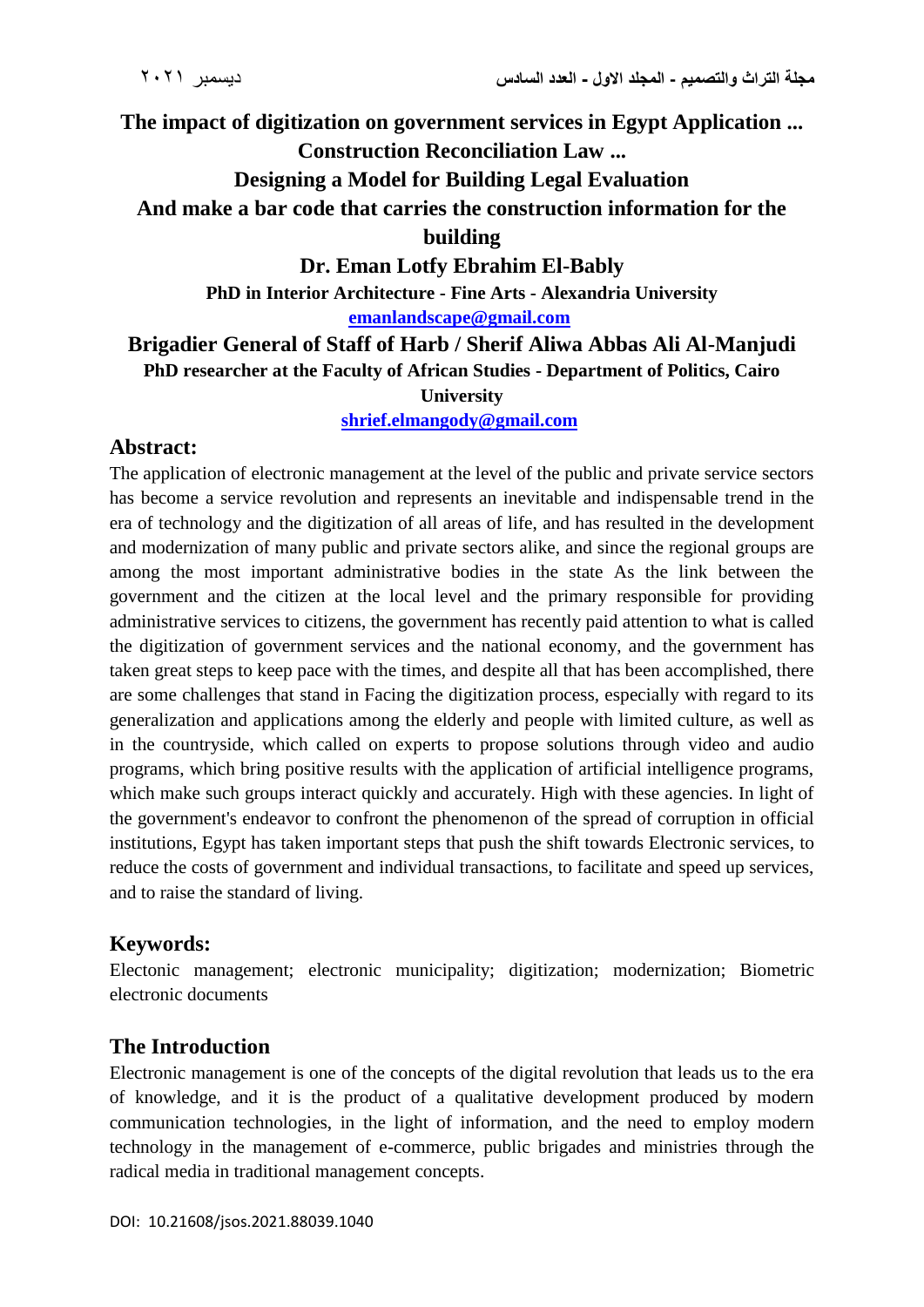Goodbye and brave economic growth?

Digitizing government services will eliminate millions of people

Financial trade between government ministries, where he allocated in transportation, which makes to cancel millions of current public transactions.

emptiness of emptiness.

Municipal employees . There are some beneficiaries of governmental government services, and this is in our subject matter of research, which is the arbitrary judgments made by the inspectors on the prefabricated buildings. US forces in the elections.

#### **Research problem**

In light of the instructions of Mr. President to prevent unauthorized slums, buildings and roles.. Instructions and distributions. Instructions and assigning individuals to deal directly with the people.. But due to the difference in the psychology of individuals and arbitrary provisions and the issuance of some buildings and architectural constructions arbitrary rulings according to their personal desires and whims.

#### **Research Aims**

• A live study of the laws and provisions for issuing violations in force within the Arab Republic of Egypt, especially within the Kafr El-Sheikh Governorate.

• Connecting to the intellectual content in solving the problem, which is the arbitrary assessment and the issuance of waste through demolition or a fine.

• Creating an electronic form by providing the program with the necessary information about the violating building. The program is loaded with fixed information from the general rules and rules and by the Maatit equation. Laws specifying the walls of the violation, the type and amount of the fine, the rules in force for rules and laws, not personal whims or nepotism.

• Create a special bar code.

### **Research hypotheses**

• The search for the existing relationship and the degree of correlation between governmental and governmental digitization is assumed from the laws and provisions of violations existing in the Arab Republic of Egypt.

• Extent, impact and impact of each of the government services, for example.

• The impact of digitizing government services on corruption laws and issuing rulings.

• The research is based on a contemporary vision in a lively vision of the laws and provisions of issuance in force within the Arab Republic of Egypt, especially within the Kafr El-Sheikh Governorate.

### **Research Importance**

Statement of public relations between the two countries.

Analysis and extrapolation of the current parameters of the laws and provisions for issuing violations in force within the Arab Republic of Egypt, especially within the Kafr El-Sheikh Governorate.

Connecting to the intellectual content in solving the problem, which is the arbitrary assessment and the issuance of waste through demolition or a fine.

Canada stands on the path of trade, acceptance of trust and ease of life.

#### **Research Methodology**

It saves current information from the laws and provisions of issuing warehouses within the Arab Republic of Egypt and at the discount within the Kafr El-Sheikh governorate.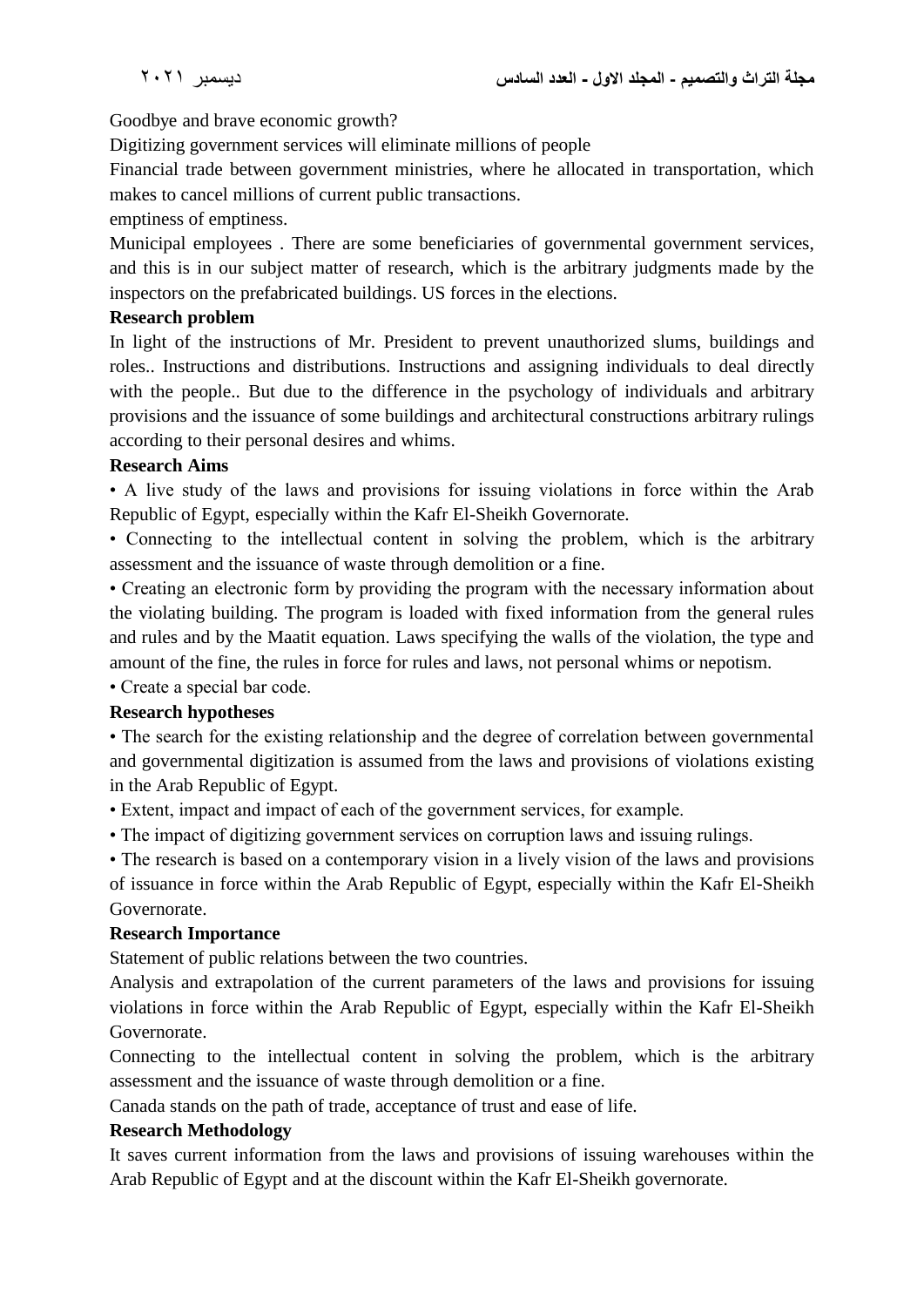### **Research axes**

o Guide to the current landmarks of laws and provisions for issuing violations in force within the Arab Republic of Egypt, especially within the Kafr El-Sheikh governorate.

o Connecting to the intellectual content in solving the problem, which is the arbitrary assessment and the issuance of waste through demolition or a fine.

ejhttps://www.syshathia.com.

## **Results**

1- The electronic management came as a result of multiple developments, information and communication technology had the best luck, and it performs the same tasks as the traditional administration, but through a unified electronic style.

2- The multiplicity of objectives through the application of these modern technologies, which revolve around reducing administrative complications, and strengthening transparency, speed and accuracy in transactions.

3- The application of these modern technologies requires the provision of the basic infrastructure for its establishment, which is represented in a number of necessary requirements such as providing a communications network and automated computers, expanding the spread and quality of the Internet, enacting laws and regulations specific to this field, preparing the qualified human element and others.

4- Among the most important obstacles that prevent it from achieving it, in addition to the lack of infrastructure, there is a limited awareness-raising work on the importance of this project, activating knowledge management, and not providing the necessary support related to the prices of electronic equipment, communication devices and others.

5- Concerning the e-government project in Algeria, which has exceeded three years since its launch, it is considered a number of obstacles preventing its realization, the most important of which are the lack of completion of the communications infrastructure, the limited spread of the Internet and the enactment of laws regulating this field.

6- The connection of public administration with the development of information and communication technology has resulted in the so-called "e-government", which is an urgent necessity for all governments to keep pace with the progress made in the field of administration, and to improve the level of public service.

7- To keep pace with global development, Algeria launched its e-government initiative, which included a set of goals and a set of mechanisms for their implementation, and the failure to materialize the government project within the deadlines set for it is due to the lack of control over the implementation mechanisms, which led to the failure of public policy in this field.

8- Algeria is making great efforts to provide the infrastructure for e-government, but the failure to complete major programs such as generalizing rapid flow, providing legal protection and the regulatory legal framework, and providing trained frameworks for the implementation of the project, are all factors that led to the failure of the e-government scheme in Algeria in the short term. specified for him.

9- Many public institutions in Algeria provide some electronic services to citizens, such as the financial services of the Algeria Post, banks and electronic justice sector services such as the criminal record service, the healing card service, the education sector services and others, but the Algerian citizen and the business sector aspire to more services, .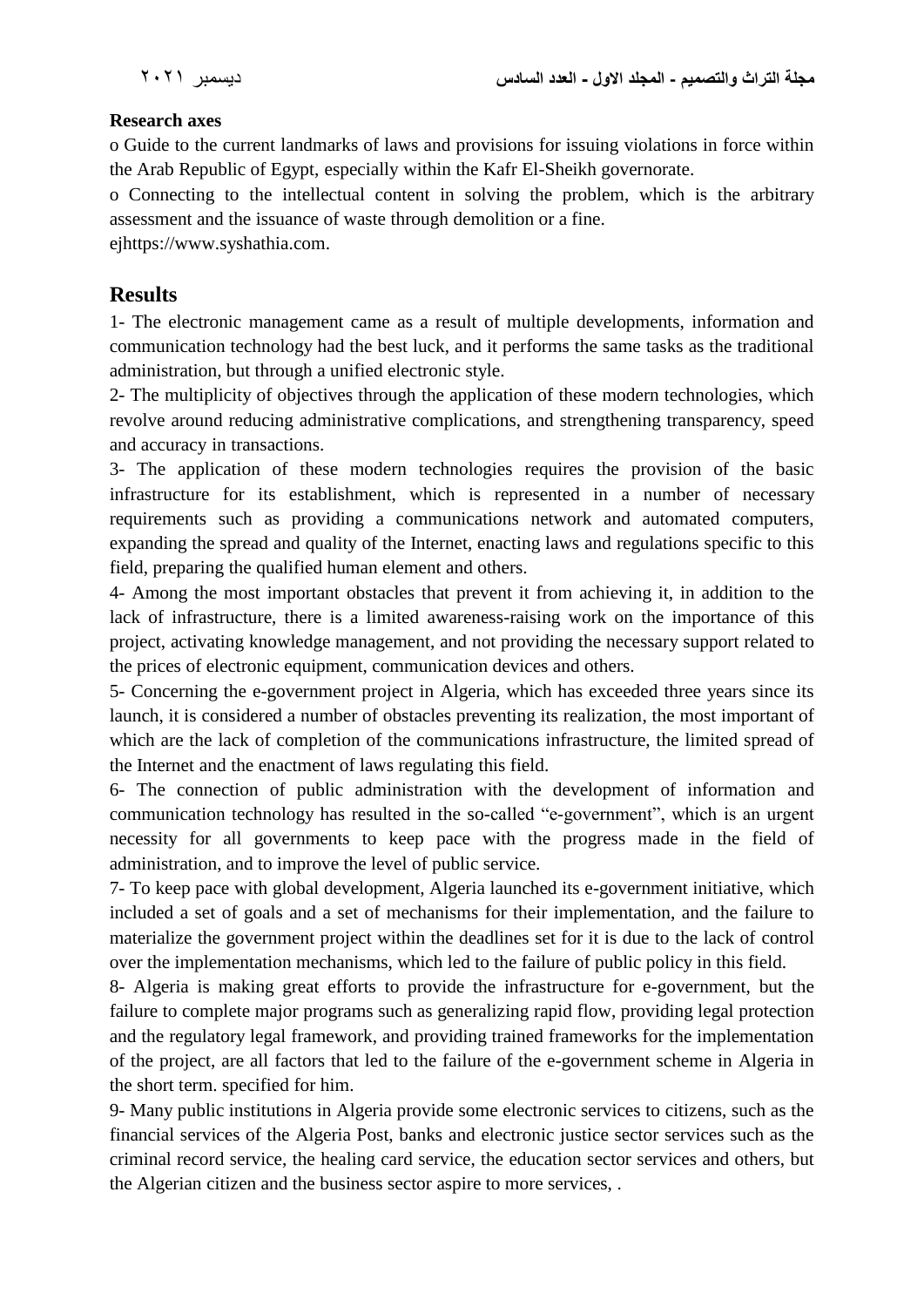10- Algeria has human and material potentials, and its proper use will have positive effects on the e-government project

11- Algeria worked to build the information society in Algeria, and focused its interests on the generalization of the use of the Internet and automated information through many programs such as the generalization of the use of optical fibers and fast flow, and the failure of these projects is one of the strongest reasons for the delay of the e-government project.

12- The delay in completing the infrastructure for information and communication technology and the spread of computer illiteracy in Algeria led to the widening of the digital divide, which is one of the challenges of e-government in countries

## **Recommendations**

1- The necessity of effective investment in information and communication technology, providing the necessary infrastructure to build a strong e-government, which requires the spread of the Internet, providing laws and regulations that sponsor this technology, and developing and qualifying the human element to take care of all the technical issues generated by digital uses within the distinguished cyberspace.

2- The necessity of sensitizing and educating citizens about the benefits of these modern technologies and providing them with the necessary facilities regarding the costs of acquiring the necessary equipment.

3- The various fields of business today are in dire need more than others to take advantage of these technologies and engage in the digital economy thanks to the ease and speed it provides to them in conducting local and international transactions with minimal effort and costs.

4- The necessity of urgently finding solutions to the obstacles, especially in light of Algeria's expected accession to the World Trade Organization and its promising aspirations for the multiple European and regional partnerships.

5- E-government is a project that cannot be reproduced, or imitated just to keep pace with the times. Rather, it is a system based on a clear strategy that includes goals that take into account the privacy of society, its needs, and the available capabilities, and this is to increase the chances of the project's success.

6- Intensifying efforts to overcome the problem of illiteracy in Algeria, as it is one of the biggest challenges facing the e-government project

7- Solving problems related to information security for public institutions through cooperation and coordination among them, and benefiting from international experiences in this field, as well as security issues related to the citizen to gain his confidence as an important element in the success of the e-government scheme.

8- Disseminating the fast-flowing Internet to ensure the quality and speed of communication, improve the quality of electronic service, and provide free Internet, especially in the education and health sector.

9- Intensifying awareness campaigns about the importance of modern information and communication technologies, and the benefits they provide to individuals and institutions.

10- Paying attention to the human element as a tool that contributes to the implementation of the e-government program through intensive training and awareness programs for employees and administrative leaders, and for the citizen, given that the e-government project is directed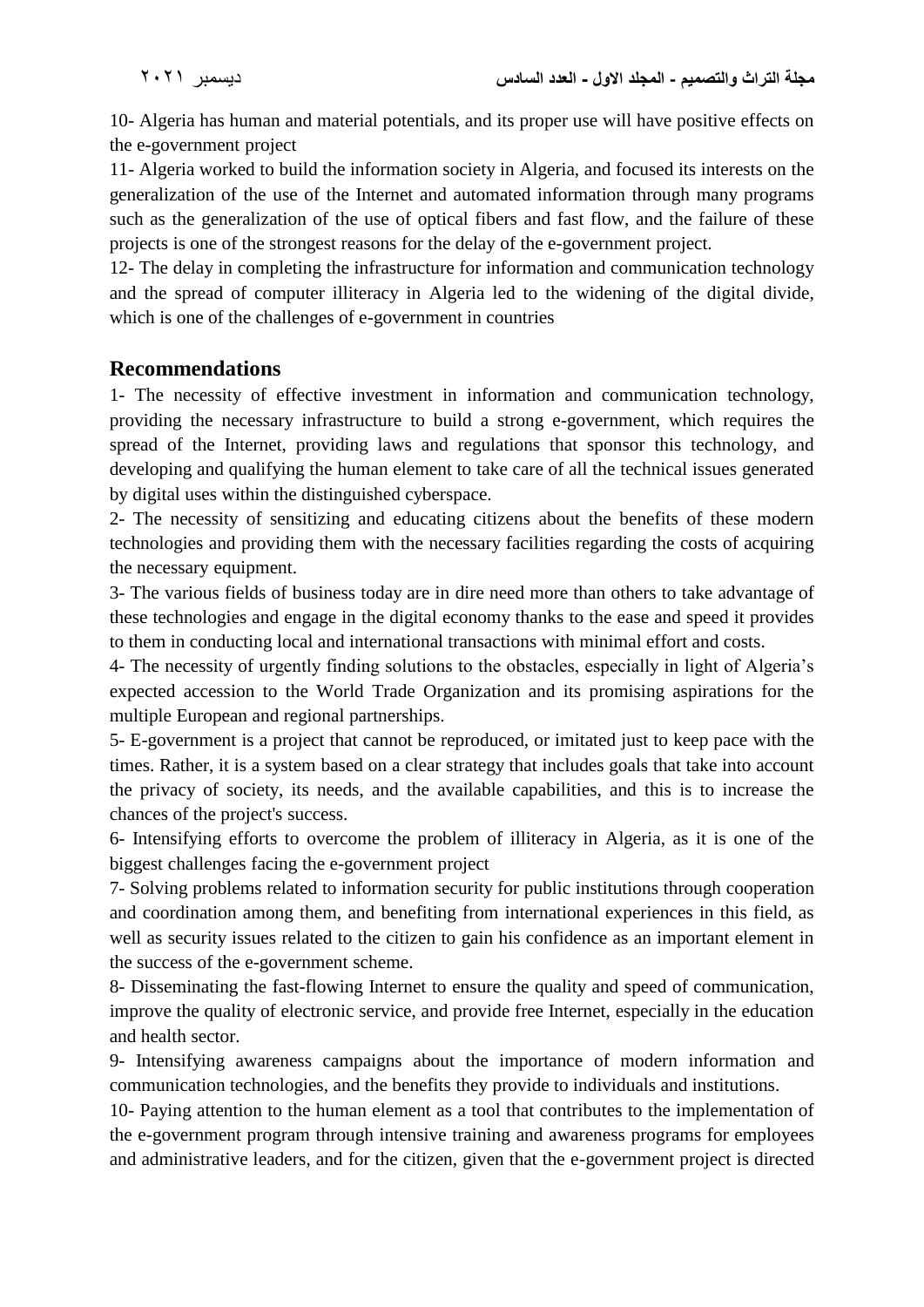at him primarily, and the success of this project is linked to the citizen's awareness of it and its interaction with it.

## **References:**

- rifae sharifat , nahw tarjamat alnizam fi al'ada' fi aldawrat altadribiat nahw tasyir eumumiin wifq nazariat al'iidarat aleumumiat alhadithat , majalat albahith , aleadad 06 , 2008 , s 07.

- almarjie nafsuh , s 8.

- euthmani fuad , dawr nizam dakhiliin tahsin alkhidmat aleumumia (dirasat eayinat min jawdat alaistiejalat bialqitae aleumumii alaistishfayiyi biwilayat aljazayir) , mudhakirat majistr , kuliyat aleulum alaiqtisadiat , shuebat altasyir , tukhasis muhasabat , jamieat buqrat , bumirdas , 2015/2016 , s 45 .

- euthmani fuaad , marjie sabiq , s 45

- hamrit siham , tahsin alkhidmat aleumumiat fi aljazayir , mudhakirat mastar , kuliyat alhuquq waleulum alsiyasiat , qism alhuquq , tukhasus 'iidariun , jamieat muhamad biwadyaf almasilat , 2015/2016 , s 13.

- euthmani fuaad , almarjie alsaabiq , s 46.

- darifi nadiat , tasyir almirfaq aleami waltahawulat aljadidat , mudhakirat maji , kuliyat alhuquq , fare aldawlat aleumumiat , jamieat aljazayir "bn yusif bn khadata" , 2007/2008 , s 24.

- hijazi eabd alfataah biumi , alnizam alqanuniu lihimayat alhukumat alhukumiat , sharikat jalal liltibaeat , al'iiskandariat - misr , 2003 mu. 3- alqudwat mahmud , alhukumat biaistimrar , dar 'usamat lilnashr waltawzie , eamaan , 2009 mi.

- muhamad mahmud alkhalidii , altiknulujya alalkitruniat , dar kunuz almaerifat lilnashr waltawzie , al'urduni , 2007 mi.2-

- matar eisam eabd alfataah , alhukumat alalkutruniat bayn alnazariat waltatbiq , dar aljamieat aljadidat , misr al'iiskandariat , 2008 m

--muhamad 'ahmad samir , al'iidaratual'iiliktruniat , daralmasirat lilnashrwalit altawzie , eamaan , 2008 , altabeatal'uwlaa

- husayn muhamad alhasan , "aladarat alalkitruniati: almafahim , jani ," muasasat alwaraq lilnashr waltawzie , eamaan , alardin , t 1 , 2011 ,

-biljilh shihinaz , al'iidarat alalkitruniat watarshid al'iidarat aleamat namudhaj aljazayir , alsafhat alrayiysiat , tukhasis 'iidaratan wahukm mahaliyun , jamieat muhamad biwadyaf almasilat , s 47.

- najm eabuwd najm , al'iidarat alalkitruniat waliastiratijiaat wal'iithnayn wal'iithnayn walmushkilat , eumaan , dar alyazuri lilnashr , s 205 , 306

- fatihat rabt , dawr alqiadat fi tahqiq alrida alwazifii , dirasat maydaniat ealaa mustawaa baladiat bin surur ,, mudhakiratan mukamilatan linayl shahadat almastar fi aleulum alsiyasiat walealaqat alduwaliat , tukhasis 'iidaratan wahukamat , jamieat muhamad biwidyaf musilat , s 14

- sahar qaduwri alrifaeiu , alhukumat alalkitruniat wasubul tatbiqatiha , madkhal astiratijiun , majalat aiqtisadiaat shamal 'iifriqia , aleadad 7 , aleiraq , s 313.

- eamaar biwuhush , sabiq marjie , s 184

- d / eabd alfataah biumi hijazi , alhukumat alhukumiat , alqanuniu , marjie sabiq s 51 , 52.

1-eufi nadiat dawr aladarat alalkitruniat fi tahsin ada' alkhidmat aleumumiat dirasatan maydaniatan, jamieat mwlay altaahir wasaeidat w alsanat aljamieiat 2015